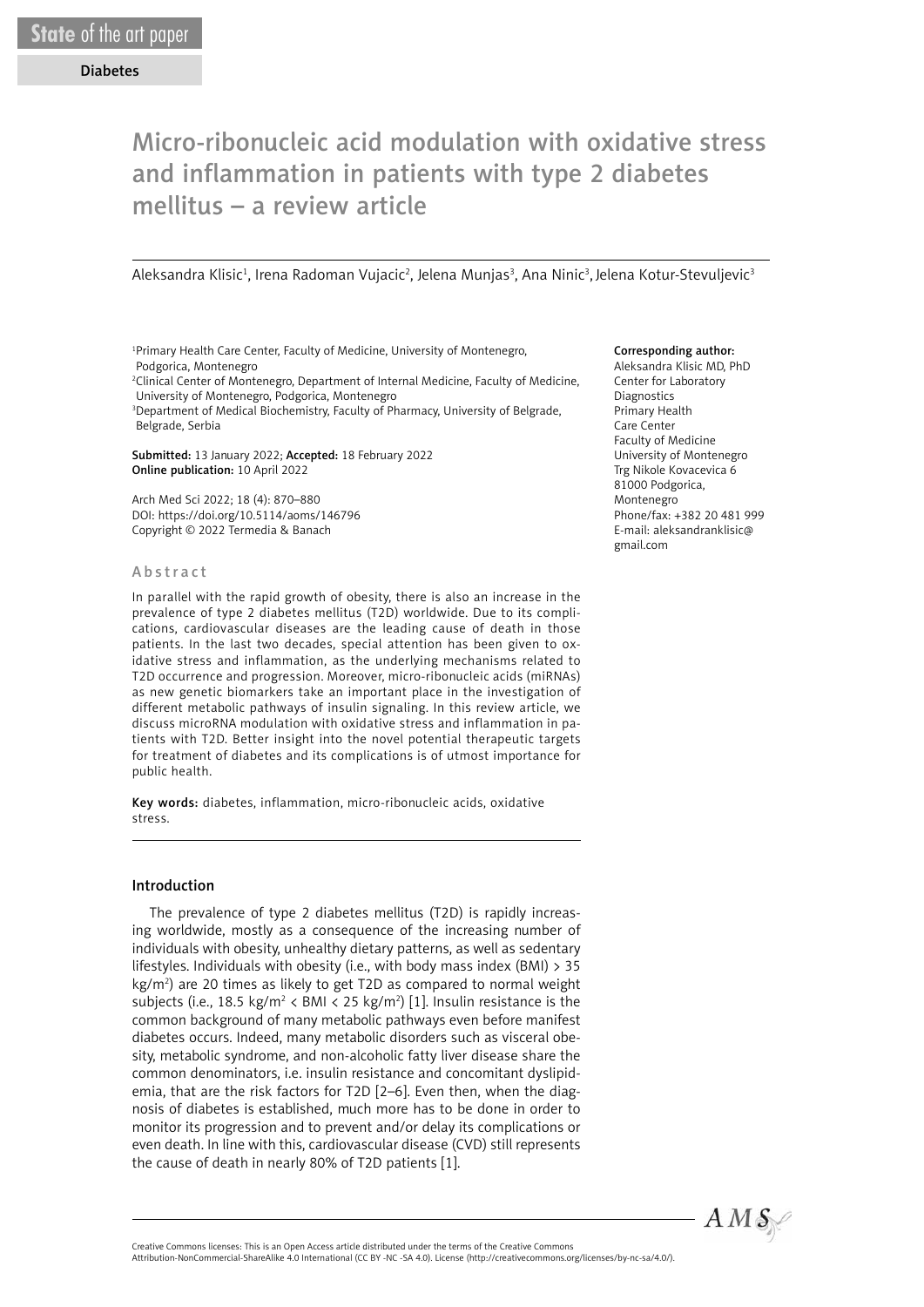In order to gain deeper understanding of the not so simple insulin signaling pathways, many novel biomarkers including genetic biomarkers named micro-ribonucleic acids (miRNAs) that are involved in their regulatory mechanisms are emerging nowadays, with special attention paid to oxidative stress and inflammation [2, 3, 7–11].

## Oxidative stress and inflammation in type 2 diabetes mellitus

Oxidative stress or redox imbalance is a condition (phenomenon) that occurs when the factors of oxidative stress – prooxidants (free radicals) – overcome the mechanisms of antioxidant protection. Homeostatic mechanisms ensure the balanced production of free radicals and a whole series of antioxidants that are responsible for their safe removal. Free radical formation is a part of the physiological processes in a healthy organism, and since some of these reactive species are specific signaling molecules their presence and activity are necessary. However, in various pathological conditions such as cancer, CVD, diabetes, autoimmune diseases, rheumatic diseases, systemic lupus, and various skin diseases, the formation of free radicals overwhelms the defense mechanisms and develops "oxidative stress" which damages cells and tissues. Oxidative stress intensification can also occur due to the reduced efficiency of the antioxidant protection system, whose individual elements can be damaged during various pathological processes. Increased production of free radicals and a decrease in antioxidant protection most often run in parallel as part of pathophysiological processes, so oxidative cell damage grows, which complicates the distinct disease course that certainly takes place with many other mechanisms [12–14].

Oguntibeju defined T2D as a disease in which the intersection of hyperglycemia, oxidative stress, and inflammation occurs, and suggested that the main reason for the disease progression could be oxidative stress induction of inflammation and vice versa [15]. Low-grade inflammation (subclinical) contributes to diabetes development by amplifying insulin resistance and is also connected with hyperglycemia.

Obesity as a risk factor for T2DM is also a source of pro-inflammatory proteins generated through the activation of two pathways: stress-activated Jun N-terminal kinase (JNK) and nuclear factor κB (NF-κB) [16, 17]. Inflammatory agents considered as the most important for diabetes progression are TNF-α, interleukins (IL-1, IL-6, IL-10), adipokines (leptin, adiponectin, resistin), monocyte chemoattractant protein, angiotensin, and serum amyloid A [18]. The initial generation of inflammatory biomarkers causes adipose tissue infiltration by macrophages and immune B and T cells, which in turn initiates long-standing lowgrade inflammation, constantly producing more cytokines [19]. The vicious circle of unwanted events increases the type and level of cytokines, which presents a link between obesity, insulin resistance, and inflammation [20].

The study of Stefanović *et al.* regarding oxidative stress and patients with T2D showed a significant increase in plasma levels of thiobarbituric acid reactive substances (TBARS), superoxide anions  $(O_2^-)$ , and superoxide dismutase (SOD), and a lower sulfhydryl group concentration compared to healthy subjects. Moreover, the study reported that obese T2D subjects had worse redox balance than normal-weight patients [21]. The second arm of the study analyzed the relationship between cardiovascular risk score and plasma oxidative stress marker levels in T2D patients and revealed an association of cardiovascular risk score with oxidative stress, indicating superoxide anion involvement in CVD development [22]. The third arm of the same study found reduced paraoxonase 1 (PON1) activity and impaired lipoprotein metabolism of low-density lipoprotein (LDL) and high-density lipoprotein (HDL) particles in T2D patients compared to healthy subjects [23]. Wu *et al.* in their meta-analysis detected a relationship between low PON1 activity and the risk of T2D, diabetic macroangiopathy, and microangiopathy, i.e. the role of PON1 activity in progression of diabetic complications [24]. Pandey *et al.* [25] suggested that oxidative stress in obese diabetic subjects induces hyperleptinemia which leads to irregular leptin signaling, i.e. leptin resistance, which deprives leptin of its protective effects, and insulin resistance develops in these patients. Klisic *et al.* [26, 27], trying to connect oxidative stress, inflammation, and dyslipidemia in patients with T2D with fatty liver disease, concluded that only a multimarker approach, including mentioned biomarkers, could be beneficial in predicting the risk of developing this serious comorbidity. The significant relationship between increased xanthine oxidase activity and uric acid concentration with albuminuria progression in T2D patients undoubtedly links oxidative stress exacerbation with kidney disease as a chronic diabetes complication [28]. Furthermore, another study confirmed the relationship between glycated hemoglobin  $(HbA_1)$ levels and a comprehensive risk score consisting of biomarkers of dyslipidemia, oxidative stress, and inflammation in both prediabetic patients and T2D patients [29]. A significant positive correlation between  $HbA_{1c}$  and total sulfhydryl group concentration in the general population might be explained by increased production of antioxidants generated in an attempt to diminish increased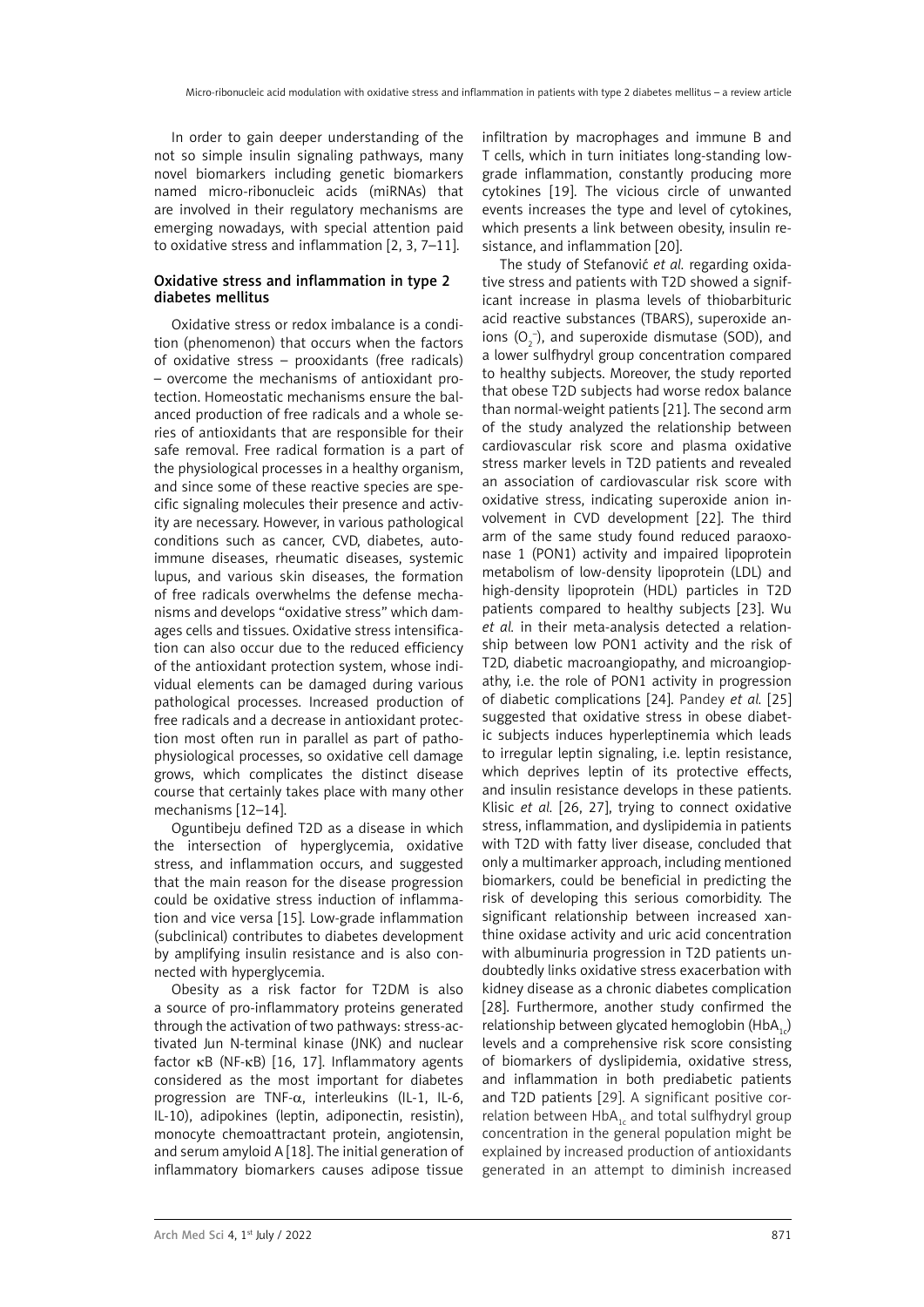levels of glycemia-induced reactive oxygen species (ROS) formation [30]. Similarly, Kohata *et al.* observed a correlation between glycated albumin and oxidative stress in patients with well and poorly controlled T2D [31].

## Micro-ribonucleic acids

Since the last decade of the previous century, there has been extensive research on new genetic biomarkers named micro-ribonucleic acids (miRNAs) [32]. They are short single-stranded molecules with a length of 19 to 25 nucleotides with an originally assigned role in gene expression regulation [11]. They do not code proteins, but with their seed sequence, a region centered on nucleotides 2–7, they bind to 3′-untranslated regions (3′UTR) of messenger RNA (mRNA), causing its degradation and destabilization or translation repression. The fate of mRNA depends on the degree of complementary superposition between it and the miRNA [33]. When mRNA and miRNA perfectly match, mRNAs are cleaved and degraded. However, when binding is imperfect, the complex miRNA inhibits mRNA translation [34]. One single miRNA may hybridize to multiple target sites on more than 100 mRNAs [35]. Like mRNAs, miRNAs are transcribed from genomic DNA in the nucleus in the form of long precursor molecules several kilobases in length called primary miRNA transcripts (pri-miRNA) by the action of RNA polymerase II. Pri-miRNAs are further transformed into smaller molecules around 100 nucleotides in length by the action of the RNA polymerase III enzyme Drosha [36]. When formed, these pre-miRNAs are transferred into the cytoplasm by exportin 5. Single-stranded mature miRNAs are then synthesized by the action of the RNase III-type endonuclease Dicer. By itself, miRNA cannot perform its biological effects but with RNA binding proteins (RBPs) it forms the miRNA-induced silencing complex (miRISCs) in which it is delivered to and may bind to its mRNA targets [37].

Besides translation repression, certain miRNAs may also participate in gene activation. This effect may occur via direct activation of target mRNA, its stabilization, and translational activation [38].

In normal physiological states, miRNAs are involved in homeostatic metabolic regulations and development processes. In recent years, studies have proved that due to genetic and environmental factors, miRNAs might be dysregulated, playing a significant role in the development and progression of many diseases such as cancers [39], CVD [40], T2D [41], and others [42].

The aberrant miRNA expression may have potential roles in underlying pathophysiological mechanisms of T2D development and progression, which include β-cell function and development, insulin production and secretion, insulin resistance, glucose and lipid metabolism, inflammation, and oxidative stress [43]. This review will summarize some of the ones implicated in these processes.

miR-375 is one of the most studied miRNAs regarding T2D. It originates from the pancreas [44]. Also, it is expressed by the brain and spinal cord [45]. Its main roles primarily rely on establishing the normal endocrine pancreatic mass and maintaining glucose homeostasis [44]. miR-375 directly targets transcripts of genes that negatively regulate cell growth and proliferation of β-cells [44]. miR-375 downregulates 3-phosphoinositide-dependent protein kinase-1 (PDK1) directly interacting with the a3′UTR of its mRNA [46] and suppresses PDK1 protein production. PDK1 is an important participant in insulin signaling inducing lipogenesis and GLUT-4 translocation. miR-375 has a biological role as an inhibitor of phosphoinositide 3-kinase (PI3K) signal transduction via PDK1 [46]. By the PI3K cascade, it controls insulin gene expression in pancreatic β-cells and its proliferation [47]. By inhibition of myotrophin (Mtpn), miR-375 inhibits insulin release from β-cells [44]. Furthermore, Mtpn-mediated upregulation of the nuclear factor kappa-light-chain-enhancer of activated B cells (NF-κB), associated with improved insulin secretion stimulated by insulin, is inhibited by this miRNA [48, 49]. By indirect inhibition of NF-κB, a master transcription factor regulating pro-inflammatory and oxidative stress-related genes, miR-375 blocks their detrimental effects [44, 48]. Prolonged glucose exposure of INS-1E cells (β-cell model) leads to decreased miR-375 levels and increased insulin receptor substrate 2 (IRS2) gene expression and protein kinase B (PKB, also known as AKT kinase) and glycogen synthase kinase 3 (GSK3) phosphorylation [46]. The last two both act downstream of PDK1 [46].

Family members of the miR-29 gene (miR-29a, miR-29b, and miR-29c) participate in glucose and lipid metabolism regulation during T2D development and progression [50]. These isoforms are abundantly present in β-cells and might contribute to β-cell development and functions [51]. These family members have effects in insulin release by decreasing levels of the Onecut2 (OC2) transcription factor, which in turn stimulates the expression of granuphilin, which further inhibits insulin release, promoting apoptosis [52]. miR-29a and miR-29b specifically target mRNA of plasma membrane's monocarboxylate transporter (Mct1) and decrease its protein levels. When present at a lower level it leads to a decreased cytosolic ATP/ ADP ratio and consequently decreased insulin release from β-cells [51]. Hyperinsulinemia and hyperglycemia induce miR-29a and miR-29b, but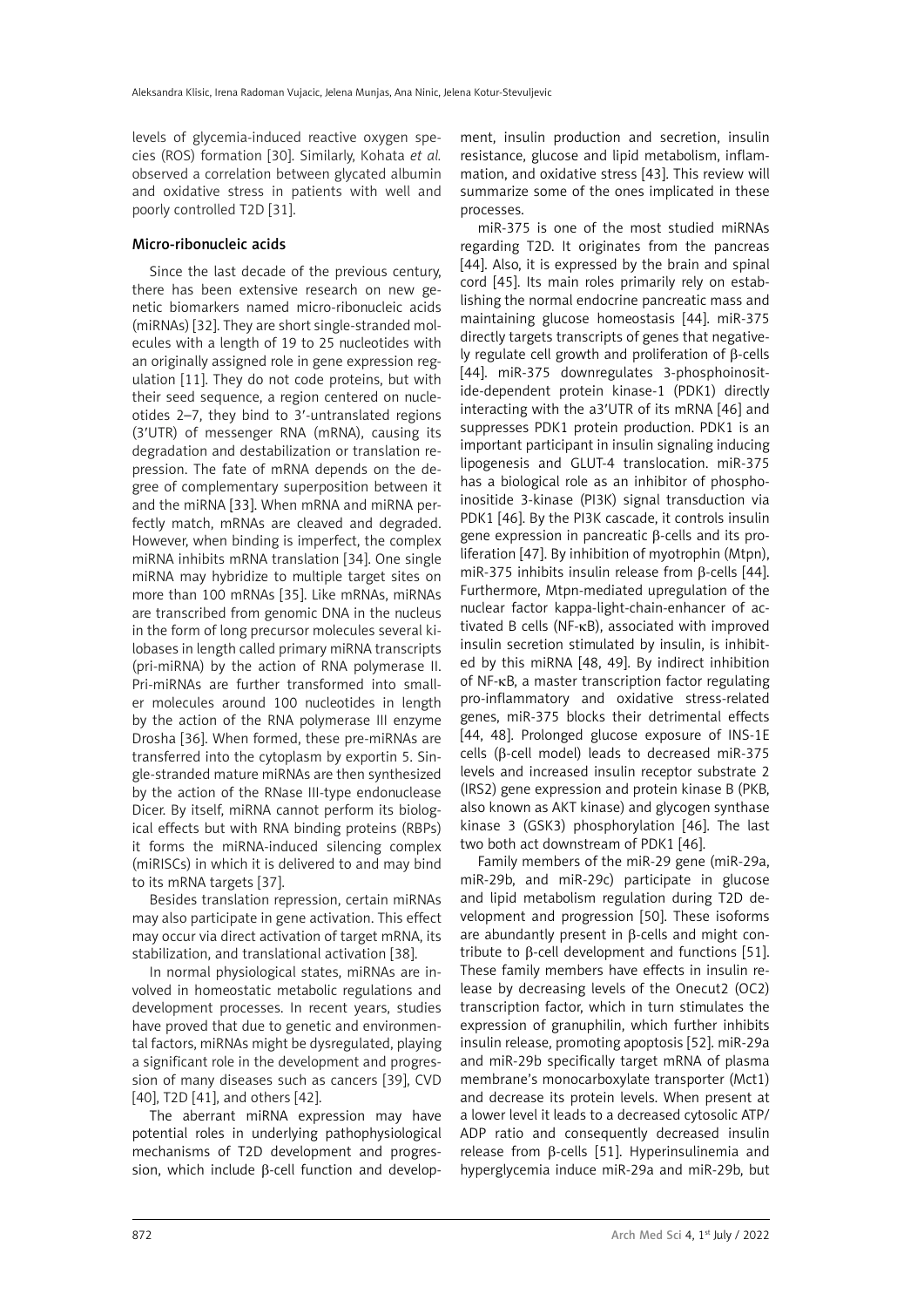not miR-29c, gene expression in 3T3-L1 adipocytes [53]. miR-29 inhibits phosphorylation of PKB and subsequently its activity, and translocation of GLUT4 transporter to the cell surface after insulin stimulation. Also, phosphorylation and expression of IRS-1 are attenuated. Therefore, it participates in silencing components of the insulin signaling cascade [53].

The miR-124a gene family consists of three isoforms – miR-124a1, miR-124a2, and miR-124a3 – abundantly expressed by the brain and pancreatic β-cells. It exerts some of its actions in a synergistic manner with miR-375 [54]. It suppresses the translation of Mtpn and insulin release into the bloodstream. Via the transcription factor Forkhead box a2 (Foxa2), it regulates β-cell functions and physiology [55]. Upregulation of miR-124a leads to a decrease Foxa2 protein levels following lower gene expression of the two subunits Kir6.2 and Sur-1 of the ATP-dependent K (KATP) channel or pre-proinsulin, leading to lower insulin production and release [55], as well as to decrease of pancreatic and duodenal homeobox 1 (Pdx1), which influences β-cell differentiation and development [56]. miRNA-124a does not interact directly with these transcripts. It is more obvious that a decrease in their levels is the result of a cessation of transcriptional stimulation by Foxa2. Decreased Foxa2 worsens insulin resistance in peripheral tissues [55]. The miR124a increases neurotransmitters' (SNAP25, Rab3A, and synapsin-1A) mRNA and protein levels probably indirectly at the transcriptional level, whereas mRNA levels of the endocrine factors Rab27A and Noc2 were reduced due to their direct targeting by miR124a, which inhibits their translation [57]. An imbalance between neurotransmitters and endocrine factors appears to contribute to impaired insulin exocytosis from β-cells [57].

miR-9 is expressed in neurons and pancreatic β-cells originating from three different chromosomes: 1, 5 and 15 [58]. Its participation is obligatory for insulin exocytosis by two different mechanisms examined so far. It binds to transcription factor OC2, decreasing its translation and consequently the protein level, which cannot inhibit granuphilin expression and lowers glucose-stimulated insulin release [58]. Sirtuin 1 (SIRT1) mRNA is also a target for miR-9 and its translation is inhibited by this miRNA in pancreatic β-islets [59]. Also positive effects on insulin secretion and antioxidative status are suppressed because SIRT1 has antioxidative and anti-inflammatory properties [60].

miR-96 has a much broader expression pattern than miR9, miR124a, and miR375 [57]. Besides neurons and β-cells, miR-96 is expressed by the placenta [61], lungs [62], gastrointestinal tract [63], etc. Similarly as in the case of miR-124a, miR-96 inhibited the insulin exocytosis stimulated by glucose in MIN6 cells [57]. miR96 induces higher levels of granuphilin mRNA and lower amounts of Noc2 mRNA. Lovis *et al.* [57] determined that miR-124a exerted clearly more distinctive effects on the exocytotic machinery than miR-9 and miR-375. In contrast, miR-96 partially demonstrated similar effects as miR-9. miR-9 stimulates translational repression of OC2, which negatively regulates granuphilin transcription, but miR-96 affects OC2 mRNA levels via an indirect mechanism because the 3′UTR of OC2 mRNA does not contain its binding site. The same was demonstrated for the 3′UTR of Noc2 mRNA [57].

The miR-200 family encompasses members belonging to two polycistronic clusters, mir-141/200c on chromosome 12 and mir-200a/200b/429 on chromosome 1, regulating different target genes [64]. These are miR-141, miR-200c, miR-200a, miR-200b, and miR-429, expression of which is induced in β-cells of diabetic mice [65]. Mir-200a, -200c, and -429 were shown to be the main principal regulators of β-cell apoptosis. However, inhibition of all miR-200 family members protects β-cells from oxidative and endoplasmic reticulum (ER) stress and prevents apoptosis through antistress and/or pro-survival signaling pathways including induction of X-linked inhibitor of apoptosis (XIAP) and juxtaposed with another zinc finger protein 1 (JAZF1) genes [65]. The most upregulated family member is miR-200c, which promotes oxidative stress and ROS production and decrease nitric oxide (NO) interfering with the SIRT1/forkhead box O1 (FOXO1)/endothelial nitric oxide synthase (eNOS) signaling cascade [64].

miR-126 is mainly expressed by endothelial cells [66]. It was found to be involved in the development of insulin resistance in hepatocytes and myocytes. Mitochondrial dysfunction which occurs in an oxidative stress environment induces its expression [67]. MiR-126 directly binds to the 3′UTR of IRS-1 mRNA and inhibits its translation. Additionally, it binds to the PI3K regulatory subunit beta (p85β) and negatively regulates the PI3K-AKT signaling pathway, inhibiting GLUT4 translocation to the plasma membrane [68]. Oppositely to this, under high blood glucose miR-126 reduced the inflammatory reaction of human gingival fibroblasts via inhibition of tumor necrosis factor receptor associated factor 6 (TRAF6) in the NF-kB signaling pathway and decreased the secretion of IL-6, TNF-α, and C-C motif chemokine ligand 2 (CCL2) [69].

Family members of the miR-33 human gene (mir-33a and mir-33b) originate from chromosomes 22 and 17, respectively [70] within the intronic sequences of the sterol regulatory-element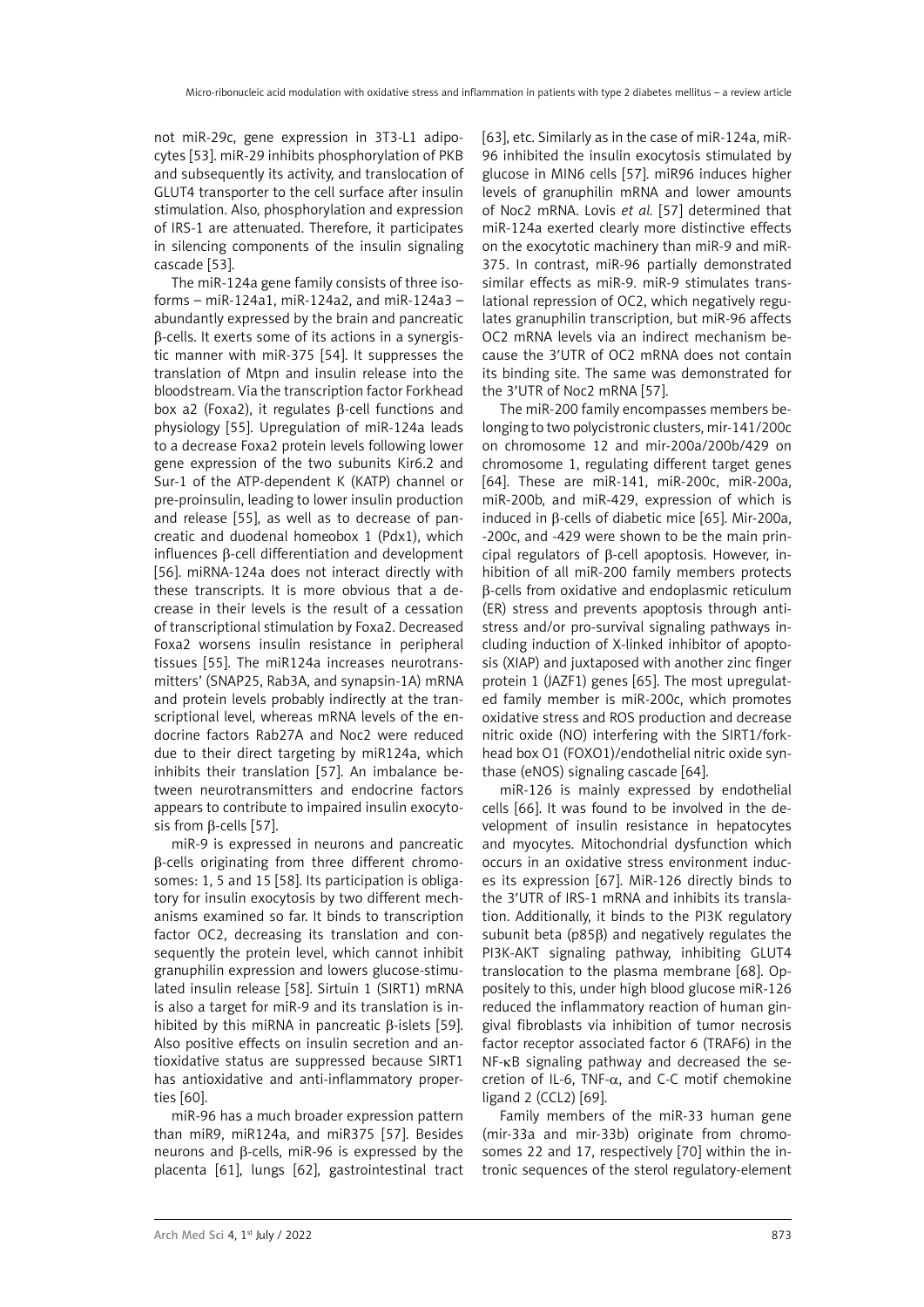binding protein (SREBP) genes. MiR-33a and -33b specifically inhibit the expression of 5′-adenosine monophosphate-activated protein kinase subunit- $\alpha$  (AMPK $\alpha$ ), and IRS2 genes downregulating insulin signaling and fatty acid oxidation, respectively [71]. They also target genes involved in cholesterol export, the adenosine triphosphate binding cassette (ABC) transporters and the Niemann-Pick C1 (NPC1) transport protein [72]. miR-33 reduced insulin-stimulated AKT and ERK phosphorylation, leading to reduced IRS2 levels [71]. MiR-33b overexpression significantly lowers the sirtuin 6 (SIRT6) mRNA and protein levels in Huh7 cells [71] and increases glucose uptake with up-regulation of glycolysis. Protection of cells from DNA damage and oxidative stress could be reduced due to SIRT6 downregulation [73]. Also, this SIRT6 deficient environment increases HIF1 $\alpha$  activity, diminishes mitochondrial respiration, which might increase oxidative stress, and activates NFκB target genes [73].

In human studies, miR-375, miR-29, miR-124a, miR-9, miR-33a levels were significantly upregulated in the serum of patients with T2D compared to controls and were proposed to be significant predictors of diabetes [74]. Levels of miR-96 [75] and miR-126 [76] were downregulated in patients with T2D. However, only miR-375 and miR-9 were found to predict not only T2D but also prediabetes [77].

# Relationship between micro-ribonucleic acids and redox status

Intracellular ROS perform a role in cellular signaling but only at low and intermediate concentrations, which enables control of cell proliferation, differentiation, energy balance maintenance, apoptosis, and the stress response [78]. ROS level in the cell is controlled by several transcription factors: Nrf2, AP-1, NF-κB, HIF-1, and p53. Transcription factors' activity induces antioxidative protection enzymes, which in turn neutralize ROS. Redox-sensitive proteins/enzymes (thioredoxin, glutaredoxin, peroxiredoxin) control redox homeostasis by exchange of reduced-oxidized sulfhydryl groups. Importantly, redox regulation is governed not just by the above-mentioned proteins, but also by recently revealed non-coding RNA sequences, whose function is directed towards particular gene silencing [79, 80]. Among several non-coding RNAs, microRNA (miRNA) has also a significant role in cellular redox homeostasis sustention [81]. It seems that the miRNA and oxidative stress relation is bidirectional. ROS could regulate miRNA biogenesis by downregulation of ribonuclease III (Dicer). Conditions of chronic hypoxia cause suppression of several miRNAs' expression [80]. NRF-2 and ARE (antioxidant-responsive elements) inducers could upregulate Dicer expression and thus miRNA synthesis in animal models [82]. Leisegang *et al.* have shown that the influence on ROS on expression of different miRNAs could be in both directions, increasing and also decreasing, which is probably connected with experimental conditions [79]. It is already proven that some miRNAs could influence oxidative stress through the modulation of gene expression of antioxidant enzymes, for example SOD [80]. Since altered regulation of miRNA is associated with oxidative stress, the miRNA expression restoration to normal values may lead to a new therapeutic approach to prevent oxidative damage [83]. LaPierre *et al.* documented the influence of miRNAs on b-cell function in different metabolic conditions [84]. La Sala *et al.* found that miRNA-21 was upregulated in patients with impaired glucose tolerance and T2D patients as compared to normoglycemic subjects [85]. miRNA-21 correlated with increased ROS production (Spearman's  $ρ = 0.2$ ,  $p = 0.008$ ) and decreased antioxidants activity [i.e. with plasmatic SOD2 ( $\rho = -0.34$ ,  $p = 0.002$ )]. MiRNA-21 inhibition succeeded to reverse its influence on expression of FOXO1 and SOD2 genes, which is diminished in diabetes [85]. Regarding T2D, it is interesting to pay attention to the miRNA-200 family, which is important for redox regulation and could be positively modulated by hydrogen peroxide  $(\mathsf{H}_{\mathfrak{z}}\mathsf{O}_{\mathfrak{z}})$ . Hyperglycemia leads to oxidant protein modification and formation of advanced glycation end products (AGE), which could be modified by different miRNAs [83]. MitomiRs are recently discovered miRNAs situated in mitochondria and are able to regulate mitochondrial function connected with fatty acid oxidation, which is also linked to oxidative stress [83]. Sun *et al.* observed redox status improvement by fruit juice (*Actinidia chinensis* Planch.) consumption in T2D patients. These effects occurred through Keap1 and Nrf2 activation by miRNA-424 upregulation, which results in SOD and glutathione (GSH) increase and the concomitant decrease in the pro-inflammatory cytokines interleukin (IL)-1 and IL-6 [86]. According to many investigations, it can be concluded that the miRNA network is mutually connected with redox status and this connection is some kind of feedback loop in which ROS regulates miRNA expression and the changes in miRNA expression regulate the fine balance between prooxidant and antioxidant factors.

# Complications of type 2 diabetes mellitus

Complications of T2D are divided into macrovascular complications including coronary artery disease (CAD), stroke and peripheral artery disease (PAD) [87], and microvascular complications (DMC) of diabetic retinopathy (DR), nephropathy (DN), and peripheral neuropathy (PN) [88, 89]. The morbidity and mortality associated with diabetes mellitus are driven by the associated micro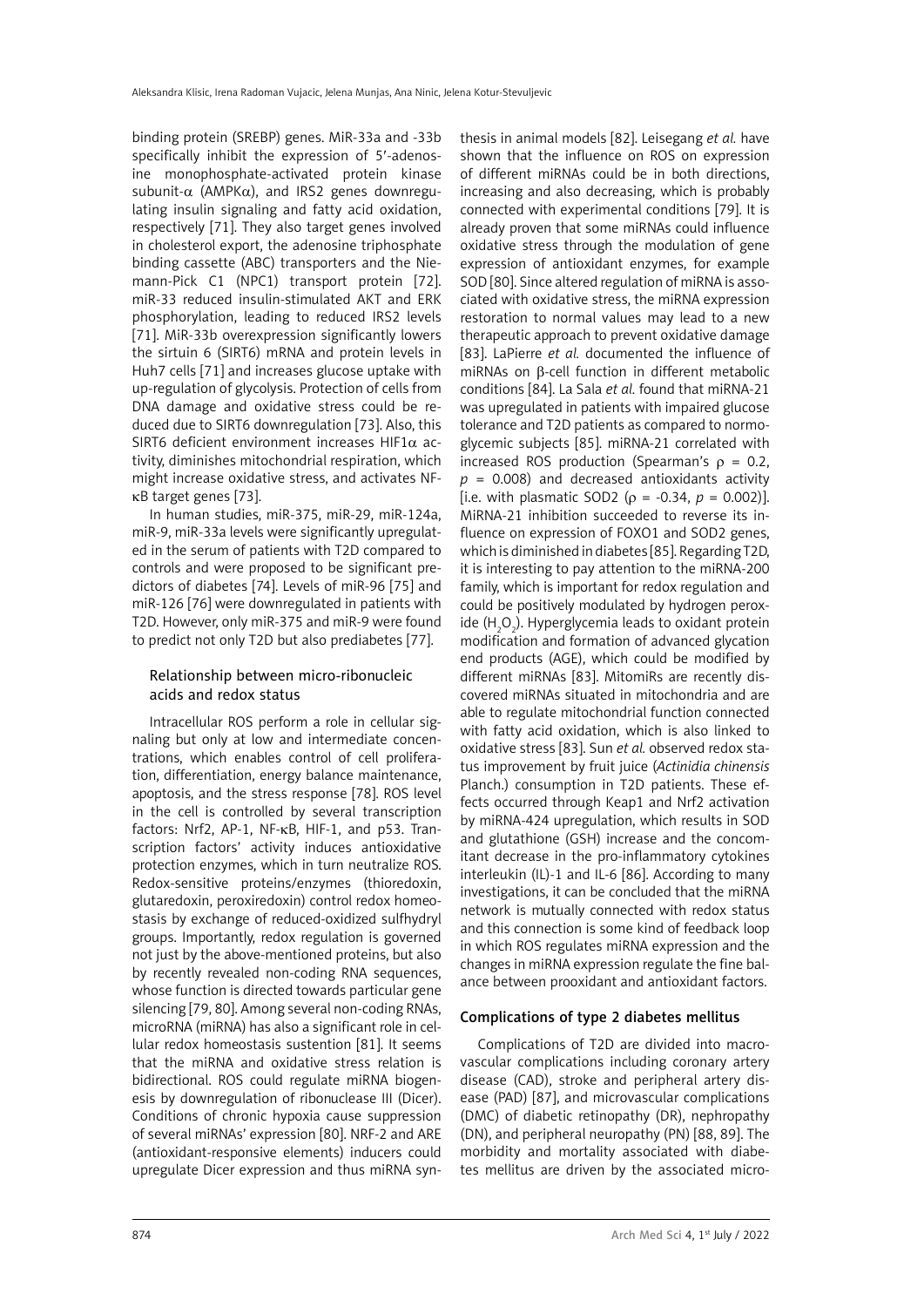vascular and macrovascular complications, which contribute substantially to the cost of diabetes to health care systems. Data from the GRADE Study [90] suggest that the overall prevalence of T2D complications is higher than expected: 21.5% of participants developed peripheral neuropathy; 9.7% of them developed cardiovascular autonomic neuropathy and 1.0% developed retinopathy. Myocardial infarction was present in 7.3% of cases, and stroke in 2.0% of cases.

# Micro-ribonucleic acids and macrovascular complications in type 2 diabetes mellitus

Pathological changes in endothelial cells (ECs), cardiomyocytes, and vascular and stem cells represent the hallmarks of macrovascular complications of T2D. Impaired insulin signaling, oxidative stress, and inflammation initiate endothelial dysfunction and rapidly promote atherosclerosis development in T2D patients [91]. Many miRNAs have important roles in the regulation of the immune system, inflammatory response, and platelet function, which are the key factors not only in atherosclerosis development but also in the clinical manifestation of the disease [92].

A panel of 3 plasma miRNAs (miR-21, miR-218, and miR-211) has been identified for early detection of atherosclerosis in patients with T2D, compared to healthy subjects and non-complicated T2D [93]. Downregulation of miR-223 and miR-146a expression in plasma and platelets was found in patients with T2D with and without ischemic stroke; however, there were no changes in non-diabetic patients with stroke compared to healthy controls, implying the specificity of these markers for T2D related complications. These two miRNAs target several genes implicated in platelet activation, so it was proposed that hyperglycemia might influence the expression of these miRNAs, leading to platelet activation and increased risk of ischemic stroke in T2D patients [94].

Patients with T2D and a prior history of cardiovascular events showed upregulated levels of pro-inflammatory miR-21 and down-regulation of miR-126 in circulating angiogenic cells compared to healthy subjects [95, 96]. Furthermore, upregulation of plasma miR-126 and miR-210 in T2D with CAD compared to T2D without CAD indicated that these miRNAs could serve as epigenetic biomarkers for CAD in T2D [97] while decreasing circulating miR-126 levels predicted patients with diabetic CAD [98].

Recently it was shown that exosomal miRNAs play an important role in the development of vascular endothelial disease related to diabetes macrovascular complications. The elevation in number of circulating endothelial microparticles (EMPs) derived from endothelial cells (EC) was related to

atherosclerosis development in diabetes mellitus [99]. Jansen *et al.* reported that EMPs could transfer miR-222 into recipient ECs, where it promotes anti-inflammatory effects by inhibiting the expression of intercellular adhesion molecule (ICAM)-1 [100]. However, miR-222 was decreased in EMPs derived from high glucose damaged ECs, lowering their anti-inflammatory capacity, highlighting this pathway as a potential therapeutic target for CAD in T2D [101].

# Micro-ribonucleic acids and microvascular complications in type 2 diabetes mellitus

An increased inflammatory response is a major factor in the development of DMC, triggered by hyperglycemia, hemodynamic and oxidative stress [102]. As a consequence, cell damage occurs, often leading to apoptosis, which in the case of terminally differentiated cells has irreversible effects on the tissue function [102]. For instance, in DR low grade inflammation worsens hyperglycemia-induced injury and neovascularisation [103]. Increased evidence suggests that that miRNAs are dysregulated both in human and experimental DMC [102, 104–127].

Given that inflammation is a common feature of all DMC [102], dysregulation of certain miRNAs involved in the regulation of the immune system and inflammatory response is found in all three microvascular pathological complications of T2D (DR, DN, and PN).

MiR-146a is upregulated by activation of the NF-κB pathway. However, following its upregulation, miR-146a downregulates interleukin-1 receptor-associated kinase 1/2 and TNF receptor-associated factor 6, which has a negative feedback effect and limits the proinflammatory action of NF-κB [102]. Therefore, it is not surprising that the expression levels of miR-146a in various human and animal models of DMC (kidney, retina, sciatic nerve) have varied from downregulation [104–106] to upregulation [107–111]. This implies that the overall effect of miR146a anti-inflammatory actions is depended on the stage and type of the complication development. MiR-21 is a proinflammatory miRNA, which was found to be upregulated in DR and DN [111–116], in that way contributing to increased inflammation and further progression of DN and DR. Upregulation of serum miR-518d-3p and miR-618 was found as a common feature of T2D with multiple microvascular complications in comparison to individuals with no microvascular complications [128].

Vascular endothelial growth factor (VEGF) plays a key role in hypoxia-induced abnormal neovascularization in DR. Its expression is influenced by several miRNAs, some of which directly target VEGF (miR-126, miR-106, miR-15, and miR-200b),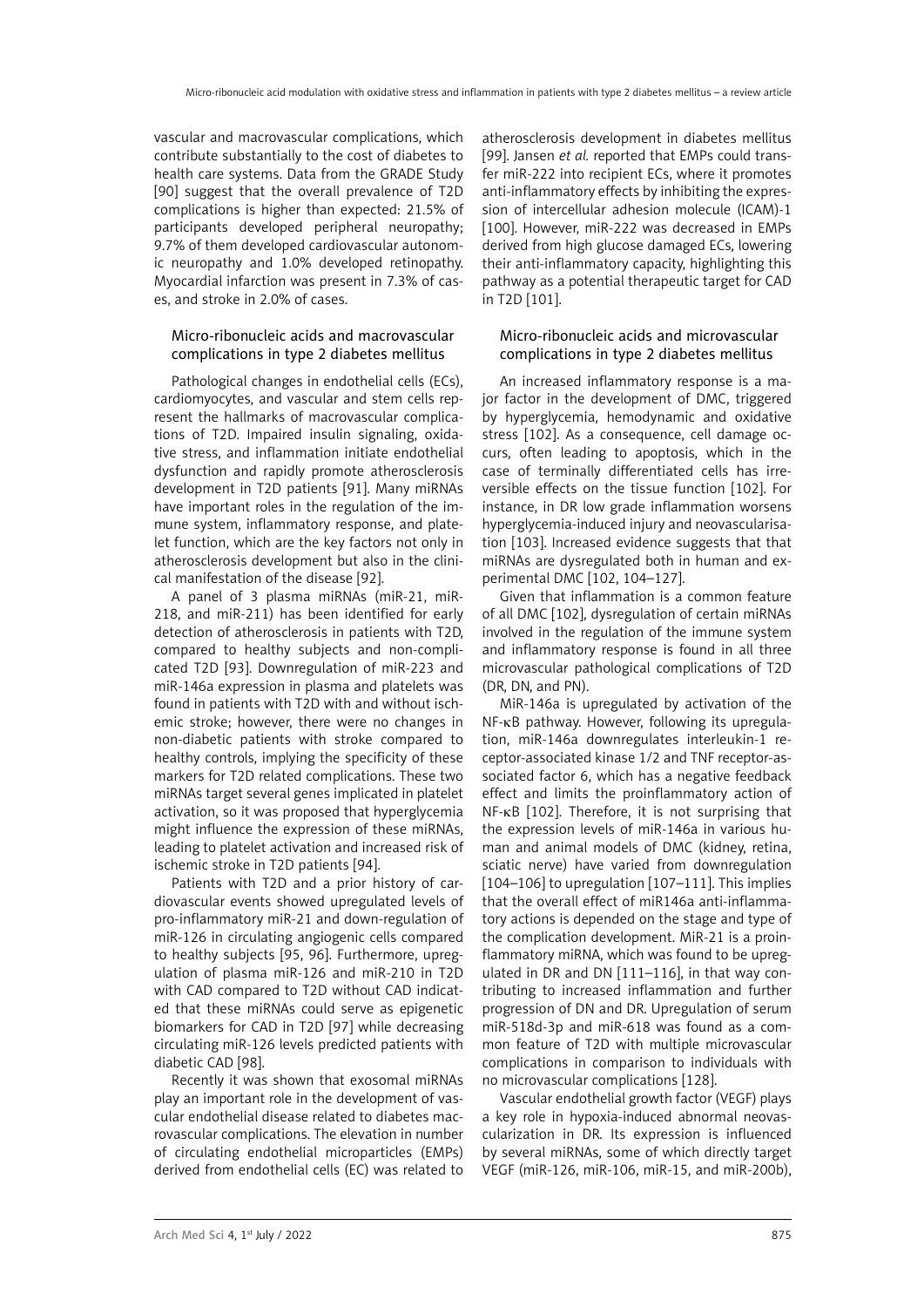while others indirectly modulate VEGF (miR-150, miR-184, and miR-155) [102]. For instance, the expression of miR-126 was downregulated in ECs and retinal pericytes from a DR mouse model. MiR-126 is identified as one of the main factors and potential therapeutic targets in DR, which acts upon IRS-1, leading to its upregulation, resulting in suppressed cell invasion and viability [117]. In the vitreous body tissues in patients with proliferative diabetic retinopathy (PDR) the expression level of miR-126 was significantly lower in the control group compared to stage IV, V, and VI groups, and negatively correlated with VEGF mRNA levels [118]. It was found that miR-126 reduces experimental DR and suppresses endothelial cell proliferation and migration by targeting polo-like kinase 4 [119], and that miR-126 stimulates proliferation and inhibits apoptosis in high-glucose-induced HRECs, through the PI3K–AKT pathway [129]. In addition, serum miR-126 levels had significant diagnostic value for PDR, with an area under the curve (AUC) of 0.976 with 81.21% sensitivity and 90.34% specificity in discriminating PDR from healthy individuals [130]. MiR-1281 was up-regulated in both serum of DR patients and in high glucose-cultured retinal cells, indicating that miR-1281 could be an important regulator in DR [120]. Recently, a meta-analysis revealed that the hsa-miR-126 family was significantly downregulated in blood from patients with DN, while its urinary level was upregulated, highlighting the potential importance of the hsa-miR-126 family in both pathogenesis and diagnosis of DN [131].

Furthermore, this meta-analysis showed that the hsa-miR-770 family was significantly upregulated in urine and blood samples from patients with DN [131].

Examination of individual renal biopsies confirmed that low levels of miR-192 were strongly correlated with low estimated glomerular filtration rate (eGFR) and high fibrosis score, indicating a reduction of miR-192 in advanced DN [121]. Furthermore, TGF-β*-*dependent loss of miR-192 was associated with tubulointerstitial fibrosis by downregulating E-cadherin with consequent promotion of epithelial-to-mesenchymal transition (EMT) in PTCs in HK-2 cells [121]. On the other hand, several studies have suggested that miR-192 might induce collagen expression by targeting ZEB, which repressed the E-box element in the enhancer region of the collagen gene [122, 123]. These inconsistencies between human and animal studies as well as different experimental settings highlighted the complexity of the regulatory roles of miR-192 in DN [124]. Guo *et al.* found that miRNA-29c was overexpressed in podocytes, having a proinflammatory effect. MiRNA-29c promoted the progression of DN by targeting tristet-

raprolin, making it another potential target for the therapy of DN [125].

As already indicated, miRNAs involved in inflammatory processes through the NF-κB pathway in DR and DN inflammation reflect their effect in PN as well. Moreover, in neuropathic tissues, in long-term exposure to hyperglycemia, the release of cytokines such as IL-1β, MCP (monocyte chemoattractant protein)-1, and TNF- $\alpha$  occurs, alongside the involvement of miRNAs in this process [126]. Several other miRNAs were proposed to influence PN in animal models which are extensively reviewed by Simeoli *et al*. [89]. As for human studies, a study by Li *et al.* analyzed the differential expression of various genes in non-progressing and progressing DN nerve samples, and revealed three specific miRNAs associated with DN – miR-377, miR-216a, and miR-217 – which targeted 1052 genes, most of which were related to inflammation [127], highlighting possible therapeutic targets in diabetes-related neuropathy.

The better insight into pathophysiological mechanisms of onset and progression of diabetes, with special attention to oxidative stress and inflammation, as well as exploring the new genetic biomarkers, such as miRNAs that may have an impact on insulin signaling pathways, may lead us to novel potential therapeutic targets and discoveries for treatment of diabetes and its complications.

## Acknowledgments

This work was financially supported in part by a grant from the Ministry of Science, Montenegro, and the Ministry of Education, Science and Technological Development, Republic of Serbia (project number 451-03-9/2021-14/200161).

## Conflict of interest

The authors declare no conflict of interest.

## References

- 1. Papaetis GS, Papakyriakou P, Panagiotou TN. Central obesity, type 2 diabetes and insulin: exploring a pathway full of thorns. Arch Med Sci 2015; 11: 463-82.
- 2. Klisic A, Kavaric N, Kotur-Stevuljevic J, Ninic A. Serum soluble transferrin receptor levels are independently associated with homeostasis model assessment of insulin resistance in adolescent girls. Arch Med Sci 2021; doi: https://doi.org/10.5114/aoms/132757.
- 3. Klisic A, Kavaric N, Jovanovic M, Soldatovic I, Gligorovic-Barhanovic N, Kotur-Stevuljevic J. Bioavailable testosterone is independently associated with fatty liver index in postmenopausal women. Arch Med Sci 2017; 5: 1188-96.
- 4. Kavaric N, Klisic A, Ninic A. Are visceral adiposity index and lipid accumulation product reliable indices for metabolic disturbances in patients with type 2 diabetes mellitus? J Clin Lab Anal 2018; 32: e22283.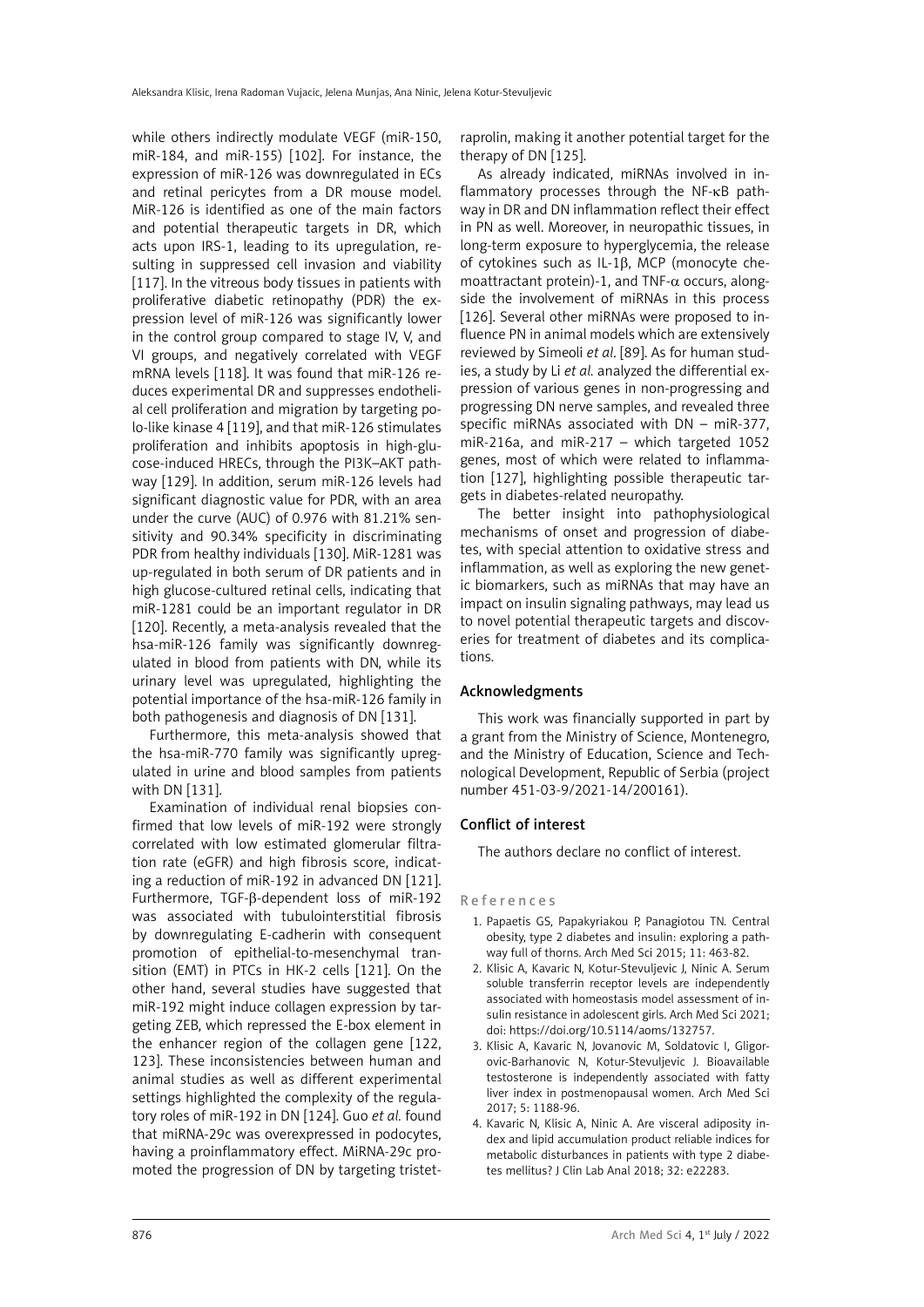- 5. Klisic A, Kavaric N, Jovanovic M, et al. Association between unfavorable lipid profile and glycemic control in patients with type 2 diabetes mellitus. J Res Med Sci 2017; 22: 122.
- 6. Čolak E, Pap D. The role of oxidative stress in the development of obesity and obesity-related metabolic disorders. J Med Biochem 2021; 40: 1-9.
- 7. García-Sánchez A, Miranda-Díaz AG, Cardona-Muñoz EG. The role of oxidative stress in physiopathology and pharmacological treatment with pro- and antioxidant properties in chronic diseases. Oxid Med Cell Longev 2020; 23: 2020:2082145.
- 8. Čolak E, Pap D, Nikolić Lj, Vicković S. The impact of obesity to antioxidant defense parameters in adolescents with increased cardiovascular risk. J Med Biochem 2020; 39: 346-54.
- 9. Klisic A, Kavaric N, Vujcic S, et al. Inverse association between serum endocan levels and small LDL and HDL particles in patients with type 2 diabetes mellitus. Eur Rev Med Pharmacol Sci 2020; 24: 8127-35.
- 10. Klisic A, Kavaric N, Ninic A. Retinol-binding protein 4 versus albuminuria as predictors of estimated GFR decline in patients with type 2 diabetes. J Res Med Sci 2018; 23: 44.
- 11. Rolle K, Piwecka M, Belter A, et al. The sequence and structure determine the function of mature human miRNAs. PLoS One 2016; 11: e0151246.
- 12. Jones DP, Sies H. The Redox Code. Antioxid Redox Signal 2015; 23: 734-46.
- 13. Sies H, Berndt C, Jones DP. Oxidative stress. Annu Rev Biochem 2017; 86: 715-48.
- 14. Halliwell B. The antioxidant paradox: less paradoxical now? Br J Clin Pharmacol 2012; 75: 637-44.
- 15. Oguntibeju OO. Type 2 diabetes mellitus, oxidative stress and inflammation: examining the links. Int J Physiol Pathophysiol Pharmacol 2019; 11: 45-63.
- 16. Yung JHM, Giacca A. Role of c-Jun N-terminal kinase (JNK) in obesity and type 2 diabetes. Cells 2020; 9: 706.
- 17. Zatterale F, Longo M, Naderi J, et al. Chronic adipose tissue inflammation linking obesity to insulin resistance and type 2 diabetes. Front Physiol 2020; 10: 1607.
- 18. Shoelson SE, Herrero L, Naaz A. Obesity, inflammation, and insulin resistance. Gastroenterology 2007; 132: 2169-80.
- 19. Nikolajczyk BS, Jagannathan-Bogdan M, Shin H, Gyurko R. State of the union between metabolism and the immune system in type 2 diabetes. Genes Immun 2011; 12: 239-50.
- 20. Tsalamandris S, Antonopoulos AS, Oikonomou E, et al. The role of inflammation in diabetes: current concepts and future perspectives. Eur Cardiol 2019; 14: 50-9.
- 21. Stefanović A, Kotur-Stevuljević J, Spasić S, Bogavac-Stanojević N, Bujisić N. The influence of obesity on the oxidative stress status and the concentration of leptin in type 2 diabetes mellitus patients. Diabetes Res Clin Pract 2008; 79: 156-63.
- 22. Stefanović A, Kotur-Stevuljević J, Spasić S, Vekic J, Bujisić N. Association of oxidative stress and paraoxonase status with PROCAM risk score. Clin Biochem 2009; 42: 617-23.
- 23. Stefanović A, Kotur-Stevuljević J, Spasić S, et al. HDL 2 Particles are associated with hyperglycaemia, lower PON1 activity and oxidative stress in type 2 diabetes mellitus patients. Clin Biochem 2010; 43: 1230-5.
- 24. Wu D, Wu C, Zhong Y. The association between paraoxonase 1 activity and the susceptibilities of diabetes

mellitus, diabetic macroangiopathy and diabetic microangiopathy. J Cell Mol Med 2018; 22: 4283-91.

- 25. Pandey G, Shihabudeen MS, David HP, Thirumurugan E, Thirumurugan K. Association between hyperleptinemia and oxidative stress in obese diabetic subjects. J Diabetes Metab Disord 2015; 14: 24.
- 26. Klisic A, Isakovic A, Kocic G, et al. Relationship between oxidative stress, inflammation and dyslipidemia with fatty liver index in patients with type 2 diabetes mellitus. Exp Clin Endocrinol Diabetes 2018; 126: 371-8.
- 27. Klisic A, Kavaric N, Ninic A, Kotur-Stevuljevic J. Oxidative stress and cardiometabolic biomarkers in patients with non-alcoholic fatty liver disease. Sci Rep 2021; 11: 18455.
- 28. Klisic A, Kocic G, Kavaric N, Jovanovic M, Stanisic V, Ninic A. Xanthine oxidase and uric acid as independent predictors of albuminuria in patients with diabetes mellitus type 2. Clin Exp Med 2018; 18: 283-90.
- 29. Klisic A, Kavaric N, Stanisic V, et al. Endocan and a novel score for dyslipidemia, oxidative stress and inflammation (DOI score) are independently correlated with glycated hemoglobin (HbA1c) in patients with prediabetes and type 2 diabetes. Arch Med Sci 2020; 16: 42-50.
- 30. Klisic A, Kavaric N, Vujcic S, Spasojevic-Kalimanovska V, Kotur-Stevuljevic J, Ninic A. Factorial analysis of the cardiometabolic risk influence on redox status components in adult population. Oxid Med Cell Longev 2021; 6661940.
- 31. Kohata Y, Ohara M, Nagaike H, et al. Association of hemoglobin A1c, 1,5-anhydro-D-glucitol and glycated albumin with oxidative stress in type 2 diabetes mellitus patients: a cross-sectional study. Diabetes Ther 2020; 11: 655-65.
- 32. Sliwinska A, Kasinska MA, Drzewoski J. MicroRNAs and metabolic disorders – where are we heading? Arch Med Sci 2017; 13: 885-96.
- 33. Friedman RC, Farh KK, Burge CB, Bartel DP. Most mammalian mRNAs are conserved targets of microRNAs. Genome Res 2009; 19: 92-105.
- 34. Valencia-Sanchez MA, Liu J, Hannon GJ, Parker R. Control of translation and mRNA degradation by miRNAs and siRNAs. Genes Developm 2006; 20: 515-24.
- 35. Lim LP, Lau NC, Garrett-Engele P, et al. Microarray analysis shows that some microRNAs downregulate large numbers of target mRNAs. Nature 2005; 433: 769-73.
- 36. Gregory RI, Yan KP, Amuthan G, et al. The Microprocessor complex mediates the genesis of microRNAs. Nature 2004; 432: 235-40.
- 37. Ha M, Kim VN. Regulation of microRNA biogenesis. Nat Rev Mol Cell Biol 2014; 15: 509-24.
- 38. Valinezhad Orang A, Safaralizadeh R, Kazemzadeh-Bavili M. Mechanisms of miRNA-mediated gene regulation from common downregulation to mRNAspecific upregulation. Int J Genomics 2014; 2014: 970607.
- 39. Borkowska EM, Kutwin P, Rolecka D, Konecki T, Borowiec M, Jabłonowski Z. Clinical value of microR-NA-19a-3p and microRNA-99a-5p in bladder cancer. Arch Med Sci 2019 doi:10.5114/aoms.2019.89700.
- 40. Xie F, Liu J. Comprehensive analysis of the lncRNAmiRNA-mRNA ceRNA network in aortic dissection. Arch Med Sci 2020. doi:10.5114/aoms.2020.97354.
- 41. Zhang Q, Xiao X, Zheng J, et al. Vildagliptin, a dipeptidyl peptidase-4 inhibitor, attenuated endothelial dysfunction through miRNAs in diabetic rats. Arch Med Sci 2021; 17: 1378-87.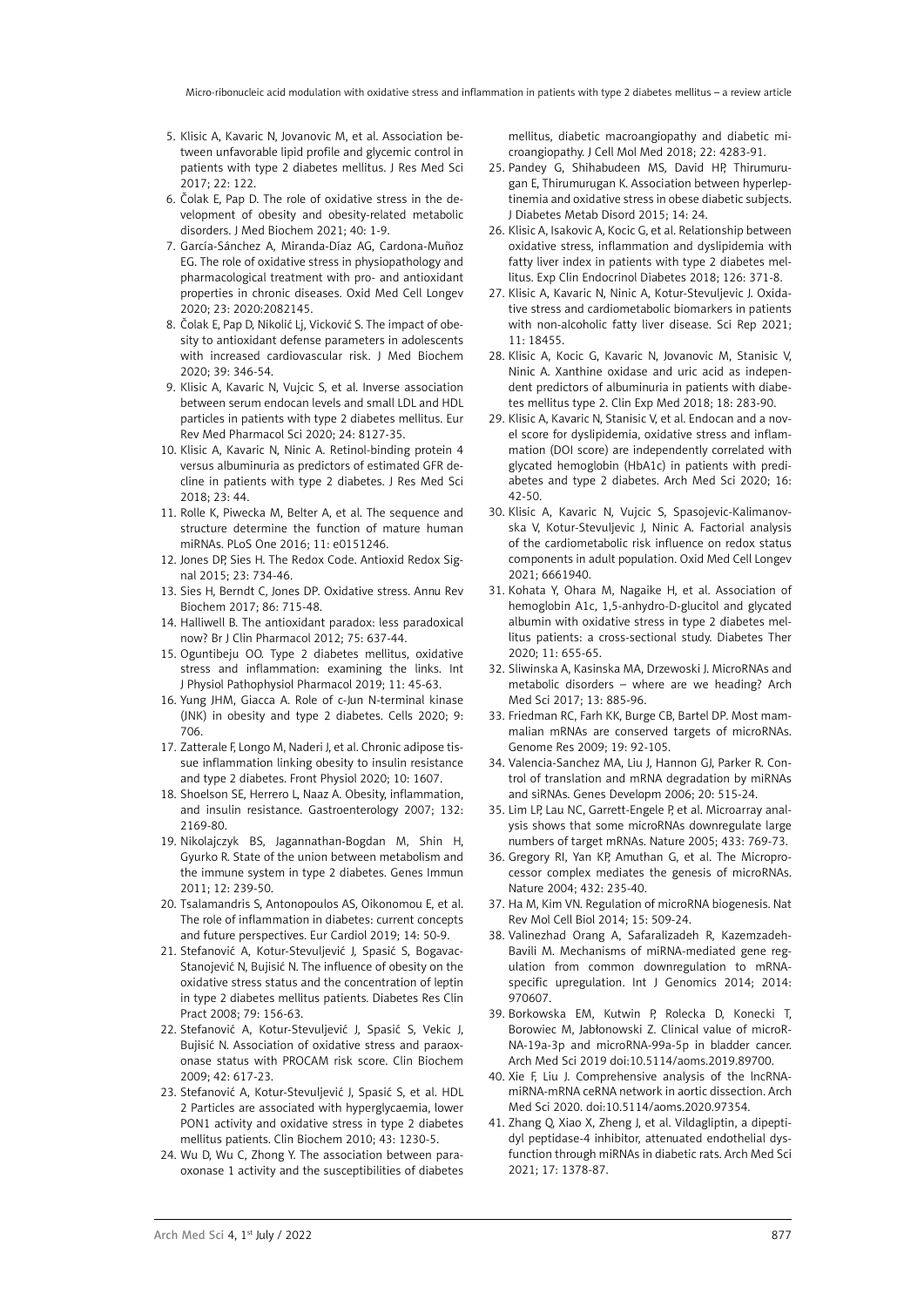- 42. Ardekani AM, Naeini MM. The role of microRNAs in human diseases. Avicenna J Med Biotechnol 2010; 2: 161-79.
- 43. Hashimoto N, Tanaka T. Role of miRNAs in the pathogenesis and susceptibility of diabetes mellitus. J Hum Genet 2017; 62: 141-50.
- 44. Poy MN, Hausser J, Trajkovski M, et al. miR-375 maintains normal pancreatic alpha- and beta-cell mass. Proc Natl Acad Sci USA 2009; 106: 5813-8.
- 45. Ou J, Kou L, Liang L, Tang C. MiR-375 attenuates injury of cerebral ischemia/reperfusion via targetting Ctgf. Biosci Rep 2017; 37: BSR20171242.
- 46. El Ouaamari A, Baroukh N, Martens GA, Lebrun P, Pipeleers D, van Obberghen E. miR-375 targets 3′-phosphoinositide-dependent protein kinase-1 and regulates glucose-induced biological responses in pancreatic beta-cells. Diabetes 2008; 57: 2708-17.
- 47. Hemmings BA, Restuccia DF. PI3K-PKB/Akt pathway. Cold Spring Harb Perspect Biol 2012; 4: a011189. Erratum in: Cold Spring Harb Perspect Biol 2015; 7. pii: a026609.
- 48. Norlin S, Ahlgren U, Edlund H. Nuclear factor-{kappa} B activity in {beta}-cells is required for glucose-stimulated insulin secretion. Diabetes 2005; 54: 125-32.
- 49. Gupta S, Sen S. Myotrophin-kappaB DNA interaction in the initiation process of cardiac hypertrophy. Biochim Biophys Acta 2002; 1589: 247-60.
- 50. Massart J, Sjögren RJ, Lundell LS, et al. Altered miR-29 expression in type 2 diabetes influences glucose and lipid metabolism in skeletal muscle. Diabetes 2017; 66: 1807-18.
- 51. Pullen TJ, da Silva Xavier G, Kelsey G, Rutter GA. miR-29a and miR-29b contribute to pancreatic beta-cell-specific silencing of monocarboxylate transporter 1 (Mct1). Mol Cell Biol 2011; 31: 3182-94.
- 52. Plaisance V, Abderrahmani A, PerretMenoud V, Jacquemin P, Lemaigre F, Regazzi R. MicroRNA-9 controls the expression of Granuphilin/Slp4 and the secretory response of insulin producing cells. J Biol Chem 2006; 281: 26932-42.
- 53. He A, Zhu L, Gupta N, Chang Y, Fang F. Overexpression of micro ribonucleic acid 29, highly up-regulated in diabetic rats, leads to insulin resistance in 3T3-L1 adipocytes. Mol Endocrinol 2007; 21: 2785-94.
- 54. Krek A, Grün D, Poy MN, et al. Combinatorial microRNA target predictions. Nature Genetics 2005; 37: 495-500.
- 55. Baroukh N, Ravier MA, Loder MK, et al. MicroRNA-124a regulates Foxa2 expression and intracellular signaling in pancreatic beta-cell lines. J Biol Chem 2007; 282: 19575-88.
- 56. Offield MF, Jetton TL, Labosky PA, et al. PDX-1 is required for pancreatic outgrowth and differentiation of the rostral duodenum. Development 1996; 122: 983- 95.
- 57. Lovis P, Gattesco S, Regazzi R. Regulation of the expression of components of the exocytotic machinery of insulin-secreting cells by microRNAs. Biol Chem 2008; 389: 305-12.
- 58. Plaisance V, Abderrahmani A, Perret-Menoud V, Jacquemin P, Lemaigre F, Regazzi R. MicroRNA-9 controls the expression of Granuphilin/Slp4 and the secretory response of insulin-producing cells. J Biol Chem 2006; 281: 26932-42.
- 59. Ramachandran D, Roy U, Garg S, Ghosh S, Pathak S, Kolthur-Seetharam U. Sirt1 and mir-9 expression is regulated during glucose-stimulated insulin secretion in pancreatic beta-islets. FEBS J 2011; 278: 1167-74.
- 60. Chen Z, Shentu TP, Wen L, Johnson DA, Shyy JY. Regulation of SIRT1 by oxidative stress-responsive miRNAs and a systematic approach to identify its role in the endothelium. Antioxid Redox Signal 2013; 19: 1522-38.
- 61. Yu X, Liu Z, Fang J, Qi H. miR-96-5p: a potential diagnostic marker for gestational diabetes mellitus. Medicine 2021; 100: e25808.
- 62. Cai T, Long J, Wang H, Liu W, Zhang Y. Identification and characterization of miR-96, a potential biomarker of NSCLC, through bioinformatic analysis. Oncol Rep 2017; 38: 1213-23.
- 63. Yue C, Chen J, Li Z, Li L, Chen J, Guo Y. microRNA-96 promotes occurrence and progression of colorectal cancer via regulation of the AMPKα2-FTO-m6A/MYC axis. J Exp Clin Cancer Res 2020; 39: 240.
- 64. Carlomosti F, D'Agostino M, Beji S, et al. Oxidative stress-induced miR-200c disrupts the regulatory loop among SIRT1, FOXO1, and eNOS. Antioxid Redox Signal 2017; 27: 328-44.
- 65. Belgardt BF, Ahmed K, Spranger M, et al. The micro-RNA-200 family regulates pancreatic beta cell survival in type 2 diabetes. Nat Med 2015; 21: 619-27.
- 66. DA Silva ND Jr, Fernandes T, Soci UP, Monteiro AW, Phillips MI, DE Oliveira EM. Swimming training in rats increases cardiac MicroRNA-126 expression and angiogenesis. Med Sci Sports Exerc 2012; 44: 1453-62.
- 67. Ryu HS, Park SY, Ma D, Zhang J, Lee W. The induction of microRNA targeting IRS-1 is involved in the development of insulin resistance under conditions of mitochondrial dysfunction in hepatocytes. PLoS One 2011; 6: e17343.
- 68. Guo C, Sah JF, Beard L, Willson JK, Markowitz SD, Guda K. The noncoding RNA, miR-126, suppresses the growth of neoplastic cells by targeting phosphatidylinositol 3-kinase signaling and is frequently lost in colon cancers. Genes Chromosomes Cancer 2008; 47: 939-46.
- 69. Wu Y, Song LT, Li JS, Zhu DW, Jiang SY, Deng JY. Micro-RNA-126 regulates inflammatory cytokine secretion in human gingival fibroblasts under high glucose via targeting tumor necrosis factor receptor associated factor 6. J Periodontol 2017; 88: e179-87.
- 70. Najafi-Shoushtari SH. MicroRNAs in cardiometabolic disease. Curr Atheroscler Rep 2011; 13: 202-7.
- 71. Davalos A, Goedeke L, Smibert P, et al. miR-33a/b contribute to the regulation of fatty acid metabolism and insulin signaling. Proc Natl Acad Sci USA 2011; 108: 9232-7.
- 72. Rayner KJ, Suárez Y, Dávalos A, et al. MiR-33 contributes to the regulation of cholesterol homeostasis. Science 2010; 328: 1570-3.
- 73. Zhong L, D'Urso A, Toiber D, et al. The histone deacetylase Sirt6 regulates glucose homeostasis via Hif1α. Cell 2010; 140: 280-93.
- 74. Kong L, Zhu J, Han W, et al. Significance of serum microRNAs in pre-diabetes and newly diagnosed type 2 diabetes: a clinical study. Acta Diabetol 2011; 48: 61-9.
- 75. Yang Z, Chen H, Si H, et al. Serum miR-23a, a potential biomarker for diagnosis of pre-diabetes and type 2 diabetes. Acta Diabetol 2014; 51: 823-31.
- 76. Zeinali F, Aghaei Zarch SM, Jahan-Mihan A, et al. Circulating microRNA-122, microRNA-126-3p and micro-RNA-146a are associated with inflammation in patients with pre-diabetes and type 2 diabetes mellitus: a case control study. PLoS One 2021; 16: e0251697.
- 77. Al-Muhtaresh HA, Al-Kafaji G. Evaluation of two-diabetes related microRNAs suitability as earlier blood bio-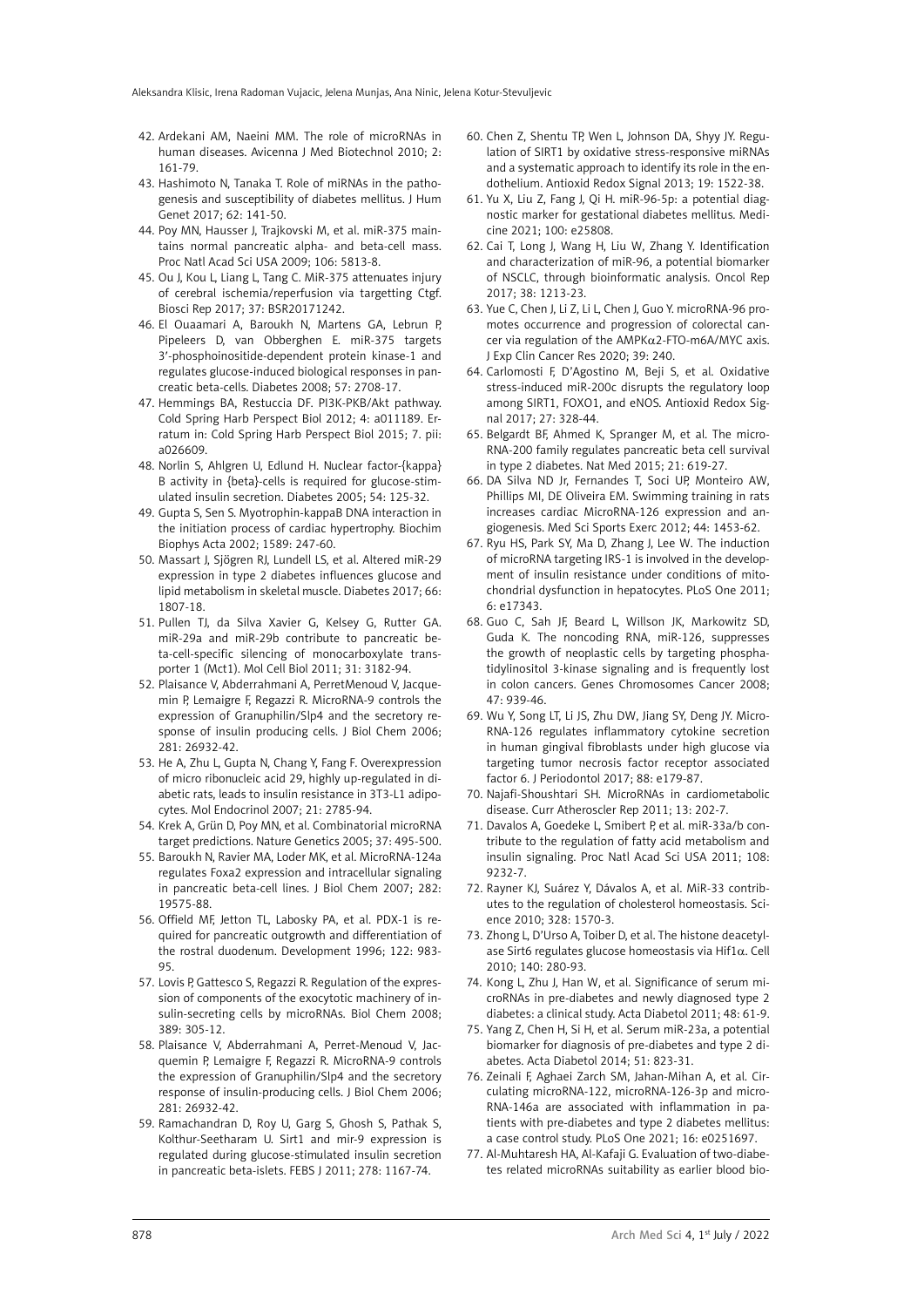markers for detecting prediabetes and type 2 diabetes mellitus. J Clin Forensic Med 2018; 7: 12.

- 78. Ursini F, Maiorino M, Forman HJ. Redox homeostasis: the golden mean of healthy living. Redox Biol 2016; 8: 205-15.
- 79. Leisegang MS, Schroder K, Brandes RP. Redox regulation and noncoding RNAs. Antioxid Redox Signal 2018; 29: 793-812.
- 80. Kalinina EV, Ivanova-Radkevich VI, Chernov NN. Role of MicroRNAs in the regulation of redox-dependent processes. Biochemistry 2019; 84: 1233-46.
- 81. Engedal N, Žerovnik E, Rudov A, et al. From oxidative stress damage to pathways, networks, and autophagy via microRNAs. Oxid Med Cell Longev 2018; 2018: 4968321.
- 82. Cheng X, Ku CH, Siow RC. Regulation of the Nrf2 antioxidant pathway by microRNAs: new players in micromanaging redox homeostasis. Free Radic Biol Med 2013; 64: 4-11.
- 83. Vezza T, de Marañón AM, Canet F, et al. MicroRNAs and oxidative stress: an intriguing crosstalk to be exploited in the management of type 2 diabetes. Antioxidants 2021; 10: 802.
- 84. LaPierre MP, Stoffel M. MicroRNAs as stress regulators in pancreatic beta cells and diabetes. Mol Metab 2017; 6: 1010-23.
- 85. La Sala L, Mrakic-Sposta S, Tagliabue E, et al. Circulating microRNA-21 is an early predictor of ROS-mediated damage in subjects with high risk of developing diabetes and in drug-naïve T2D. Cardiovasc Diabetol 2019; 18: 18.
- 86. Sun L, Li X, Li G, Dai B, Tan W. Actinidia chinensis Planch. Improves the indices of antioxidant and anti-inflammation status of type 2 diabetes mellitus by activating Keap1 and Nrf2 via the upregulation of microRNA-424. Oxid Med Cell Longev 2017; 2017: 7038789.
- 87. Yaribeygi H, Farrokhi FR, Butler AE, Sahebkar A. Insulin resistance: review of the underlying molecular mechanisms. J Cell Physiol 2019; 234: 8152-61.
- 88. Nathan DM. Long-term complications of diabetes mellitus. N Engl J Med 1993; 328: 1676-85.
- 89. Simeoli R, Fierabracci A. Insights into the role of microRNAs in the onset and development of diabetic neuropathy. Int J Mol Sci 2019; 20: 4627.
- 90. Mather KJ, Bebu I, Baker C, et al. Prevalence of microvascular and macrovascular disease in the Glycemia Reduction Approaches in Diabetes – A Comparative Effectiveness (GRADE) Study cohort. Diabetes Res Clin Pract 2020; 165: 108235.
- 91. Hadi HA, Suwaidi JA. Endothelial dysfunction in diabetes mellitus. Vasc Health Risk Manag 2007; 3: 853-76.
- 92. Tonyan ZN, Nasykhova YA, Danilova MM, Glotov AS. Genetics of macrovascular complications in type 2 diabetes. World J Diabetes 2021; 12: 1200-19.
- 93. Zhang JY, Gong YL, Li CJ, Qi Q, Zhang QM, Yu DM. Circulating MiRNA biomarkers serve as a fingerprint for diabetic atherosclerosis. Am J Transl Res 2016; 8: 2650-8.
- 94. Duan X, Zhan Q, Song B, et al. Detection of platelet microRNA expression in patients with diabetes mellitus with or without ischemic stroke. J Diabetes Complications 2014; 28: 705-10.
- 95. Olivieri F, Spazzafumo L, Bonafè M, et al. MiR-21-5p and miR-126a-3p levels in plasma and circulating angiogenic cells: relationship with type 2 diabetes complications. Oncotarget 2015; 6: 35372-82.
- 96. Zhong X, Chung AC, Chen HY, et al. miR-21 is a key therapeutic target for renal injury in a mouse model of type 2 diabetes. Diabetologia 2013; 56: 663-74.
- 97. Amr KS, Abdelmawgoud H, Ali ZY, Shehata S, Raslan HM. Potential value of circulating microRNA-126 and microRNA-210 as biomarkers for type 2 diabetes with coronary artery disease. Br J Biomed Sci 2018; 75: 82-7.
- 98. Al-Kafaji G, Al-Mahroos G, Abdulla Al-Muhtaresh H, Sabry MA, Abdul Razzak R, Salem AH. Circulating endothelium-enriched microRNA-126 as a potential biomarker for coronary artery disease in type 2 diabetes mellitus patients. Biomarkers 2017; 22: 268-78.
- 99. Jansen F, Yang X, Franklin BS, et al. High glucose condition increases NADPH oxidase activity in endothelial microparticles that promote vascular inflammation. Cardiovasc Res 2013; 98: 94-106.
- 100. Jansen F, Yang X, Baumann K, et al. Endothelial microparticles reduce ICAM-1 expression in a micro-RNA-222-dependent mechanism. J Cell Mol Med 2015; 19: 2202-14.
- 101. He X, Kuang G, Wu Y, Ou C. Emerging roles of exosomal miRNAs in diabetes mellitus. Clin Transl Med 2021; 11: e468.
- 102. Barutta F, Bellini S, Mastrocola R, Bruno G, Gruden G. MicroRNA and microvascular complications of diabetes. Int J Endocrinol 2018; 2018: 6890501.
- 103. Cheung N, Mitchell P, Wong TY. Diabetic retinopathy. Lancet 2010; 376: 124-36.
- 104. Yousefzadeh N, Alipour MR, Soufi FG. Deregulation of NF-kB-miR-146a negative feedback loop may be involved in the pathogenesis of diabetic neuropathy. J Physiol Biochem 2015; 71: 51-8.
- 105. Huang Y, Liu Y, Li L, et al. Involvement of inflammation-related miR-155 and miR-146a in diabetic nephropathy: implications for glomerular endothelial injury. BMC Nephrology 2014; 15: 142.
- 106. Bhatt K, Lanting LL, Jia Y, et al. Anti-inflammatory role of MicroRNA-146a in the pathogenesis of diabetic nephropathy. J Am Soc Nephrol 2016; 27: 2277-88.
- 107. Feng B, Chen S, McArthur K, et al. miR-146a-mediated extracellular matrix protein production in chronic diabetes complications. Diabetes 2011; 60: 2975-84.
- 108. Liu XS, Fan B, Szalad A, et al. MicroRNA-146a mimics reduce the peripheral neuropathy in type 2 diabetic mice. Diabetes 2017; 66: 3111-21.
- 109. Wang L, Chopp M, Szalad A, et al. The role of miR-146a in dorsal root ganglia neurons of experimental diabetic peripheral neuropathy. Neuroscience 2014; 259: 155-63.
- 110. Lee HW, Khan SQ, Khaliqdina S, et al. Absence of miR-146a in podocytes increases risk of diabetic glomerulopathy via up-regulation of ErbB4 and Notch-1. J Biol Chem 2017; 292: 732-47.
- 111. Kovacs B, Lumayag S, Cowan C, Xu S. MicroRNAs in early diabetic retinopathy in streptozotocin-induced diabetic rats. Invest Ophthalmol Vis Sci 2011; 52: 4402-9.
- 112. Chen Q, Qiu F, Zhou K, et al. Pathogenic role of micro-RNA-21 in diabetic retinopathy through downregulation of PPARα. Diabetes 2017; 66: 1671-82.
- 113. Lai JY, Luo J, O'Connor C, et al. MicroRNA-21 in glomerular injury. J Am Soc Nephrol 2015; 26: 805-16.
- 114. Dey N, Das F, Mariappan MM, et al. MicroRNA-21 orchestrates high glucose-induced signals to TOR complex 1, resulting in renal cell pathology in diabetes. J Biol Chem 2011; 286: 25586-603.
- 115. Zhong X, Chung AC, Chen HY, et al. miR-21 is a key therapeutic target for renal injury in a mouse model of type 2 diabetes. Diabetologia 2013; 56: 663-74.
- 116. Wang J, Duan L, Tian L, et al. Serum miR-21 may be a potential diagnostic biomarker for diabetic nephropathy. Exp Clin Endocrinol Diabetes 2016; 124: 417-23.